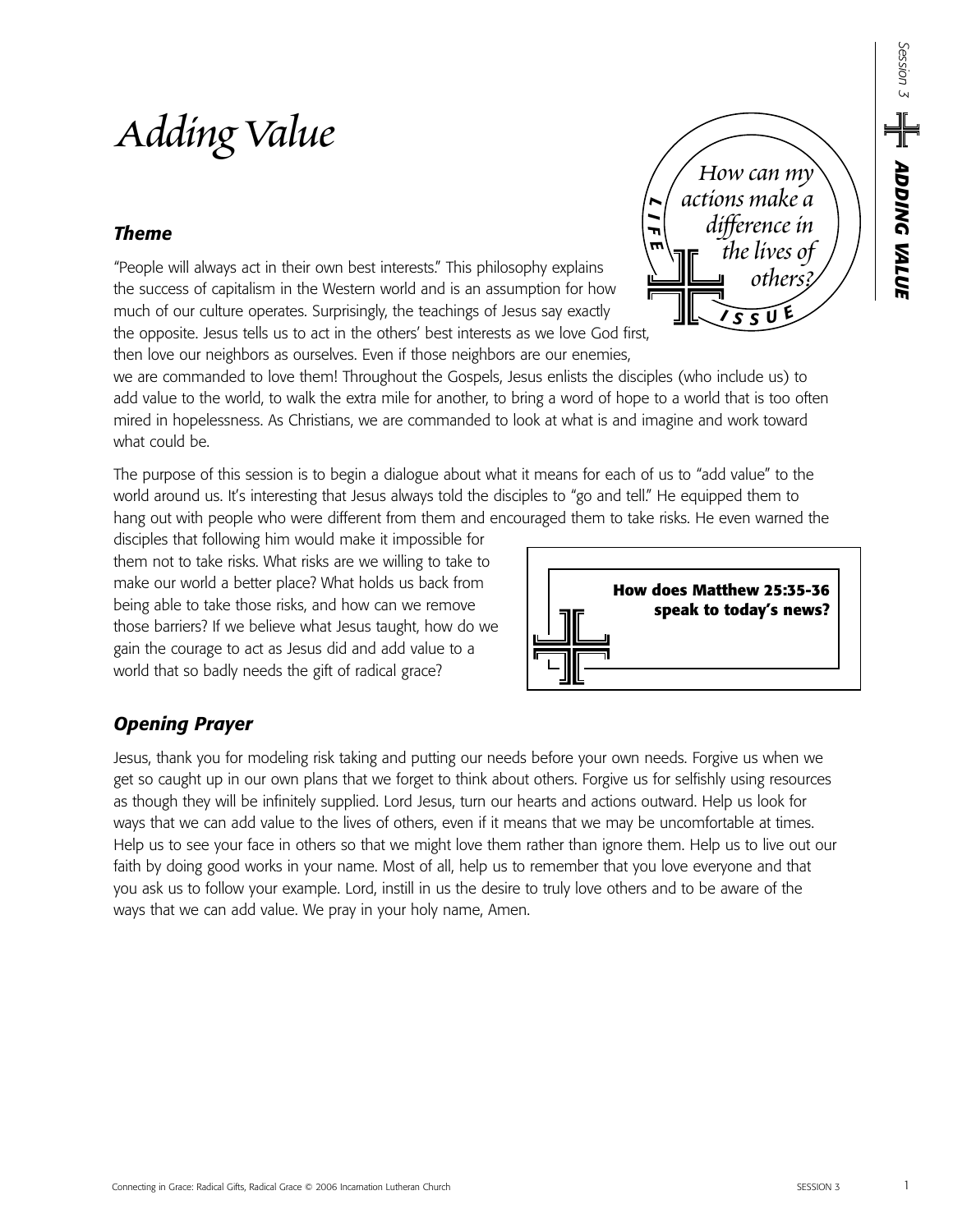## *What does the Bible say?*

#### **Luke 6:27-36**

<sup>27"</sup>But I say to you that listen, Love your enemies, do good to those who hate you, <sup>28</sup>bless those who curse you, pray for those who abuse you. <sup>29</sup>If anyone strikes you on the cheek, offer the other also; and from anyone who takes away your coat do not withhold even your shirt. <sup>30</sup>Give to everyone who begs from you; and if anyone takes away your goods, do not ask for them again. 31Do to others as you would have them do to you.

 $32$ "If you love those who love you, what credit is that to you? For even sinners love those who love them.  $33$ If you

do good to those who do good to you, what credit is that to you? For even sinners do the same. <sup>34</sup>If you lend to those from whom you hope to receive, what credit is that to you? Even sinners lend to sinners, to receive as much again. <sup>35</sup>But love your enemies, do good, and lend, expecting nothing in return. Your reward will be great, and you will be children of the Most High; for he is kind to the ungrateful and the wicked. <sup>36</sup>Be merciful, just as your Father is merciful.



#### **James 2:14-17, 20-26**

<sup>14</sup>What good is it, my brothers and sisters, if you say you have faith but do not have works? Can faith save you? <sup>15</sup>If a brother or sister is naked and lacks daily food, <sup>16</sup>and one of you says to them, "Go in peace; keep warm and eat your fill," and yet you do not supply their bodily needs, what is the good of that? <sup>17</sup>So faith by itself, if it has no works, is dead.

 $^{20}$ Do you want to be shown, you senseless person, that faith apart from works is barren? <sup>21</sup>Was not our ancestor Abraham justified by works when he offered his son Isaac on the altar? 22You see that faith was active along with his works, and faith was brought to completion by the works. <sup>23</sup>Thus the scripture was fulfilled that says, "Abraham believed God, and it was reckoned to him as righteousness," and he was called the friend of God. <sup>24</sup>You see that a person is justified by works and not by faith alone. <sup>25</sup>Likewise, was not Rahab the prostitute also justified by works when she welcomed the messengers and sent them out by another road? <sup>26</sup>For just as the body without the spirit is dead, so faith without works is also dead.

### **Think About…**

- How do the verses in Luke and James support each other? What can we learn from them as we seek to "add value" in our world?
- What motivates you to do good works? What other motivations have you seen? How would you respond to someone who said that doing good is not important because we are saved through grace alone? (James 2)
- When have you had the opportunity to practice Jesus' command to "love your enemies"? What example(s) have you seen of another person loving his or her enemies? How might that concept add value in the world today if all Christians truly took the command to heart? (Luke 6)
- What makes it difficult to follow the words in these texts? What are some of the many things that get in the way of doing good and adding value? How important is it to you to know the outcome of your actions?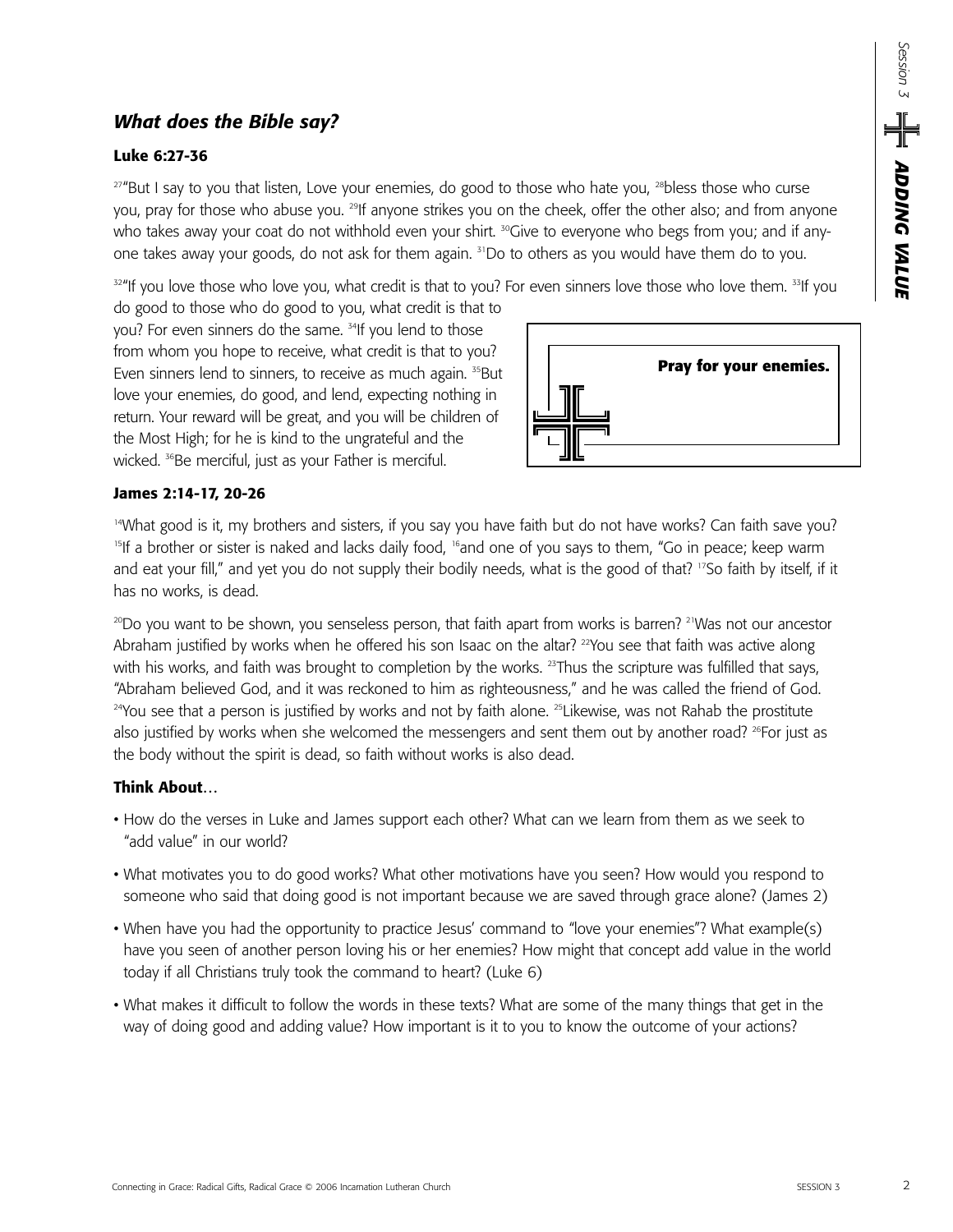## *What do others say?*

Have you ever spent time watching an artist? It's fascinating to see the simple techniques they use to make something common valuable. The diamond cutter takes a raw piece of rock. He chips away at it, making it smaller and smaller, and in the process it becomes more beautiful and more valuable. The painter adds paint to the canvas and something beautiful appears. Artists expose various materials to tremendous heat to craft something that is more valuable and stronger than the original materials. These artists go to great lengths to add value to seemingly worthless things. To what lengths will we go to add value to our lives, and the lives of others?

There were two people in front of me in a grocery store line. As the woman at the front of the line began putting her items on the belt, I noticed a birthday cake from the bakery, a package of steaks, and other miscellaneous items. What interested me the most was to see her take food stamps from her purse to pay for her purchases. The woman in front of me promptly piped up, "Gee, must be nice. I can't afford cakes from the bakery and steaks." I



remember being surprised that this woman said anything, but I have to admit that I was thinking the same thing. The woman in the front took a deep breath and, turning to look at the woman who spoke, she said, "Today is my son's birthday. I can't afford a gift. He requested a steak dinner. I want him to have a cake and I don't have an oven." She settled her bill, picked up her items and walked away, leaving the rest of us speechless. Imagine what she might have gone without that month in order to add value to her son's birthday. To make sure his birthday didn't pass unnoticed.

It may not surprise you that this woman would go to such lengths to add value to her son's birthday. Would it surprise you to know that God goes to great lengths to add value to our lives? We may need to allow God to be the artist, cutting things away, reshaping us, or adding things to us to make us more valuable. There are times when we may be put through the fire, only to come out stronger, and changed. Sometimes we have to be open to the process, we need to allow ourselves to be transformed. When we allow that transformation to happen, we may be surprised at how God begins to use us to add value to the lives of others.

God can also use us to be the artist, transforming the life of someone else. Sometimes those actions can be relatively simple and straightforward. One simple action may be paying more attention to the people we encounter each day. Others may be showing kindness, volunteering, or listening to another person. While small in scope, these actions can be transformative for that person. At other times, adding value may call for self-sacrifice, discomfort, or risk taking. What motivates people to be whistleblowers, uncovering injustices when they see them? Why do some feel called to go on mission trips or to sit with someone who is dying?

What would happen if we begin to actively seek ways that we could add value to another person's life or to our community? What would that look like? Might we take time to actually notice the people with whom we come in contact each day? Maybe that would mean that we take a few minutes to smile and visit with the person who makes our coffee at the gas station each morning. Maybe we would intentionally choose not to judge someone who is standing in front of us at the grocery store, because we know that we don't know the whole story. Maybe we would reach out to an elderly neighbor who is lonely and make a commitment to stop over to help with laundry once a week. Maybe we would volunteer at a women's shelter or an after-school tutoring program. We are so quick to complain when things don't go the way we want, but we rarely take the time to praise or thank people when things are done well. The little things we do and say can make all the difference. These small things can add value to another person's experience—and, in the process, to our own.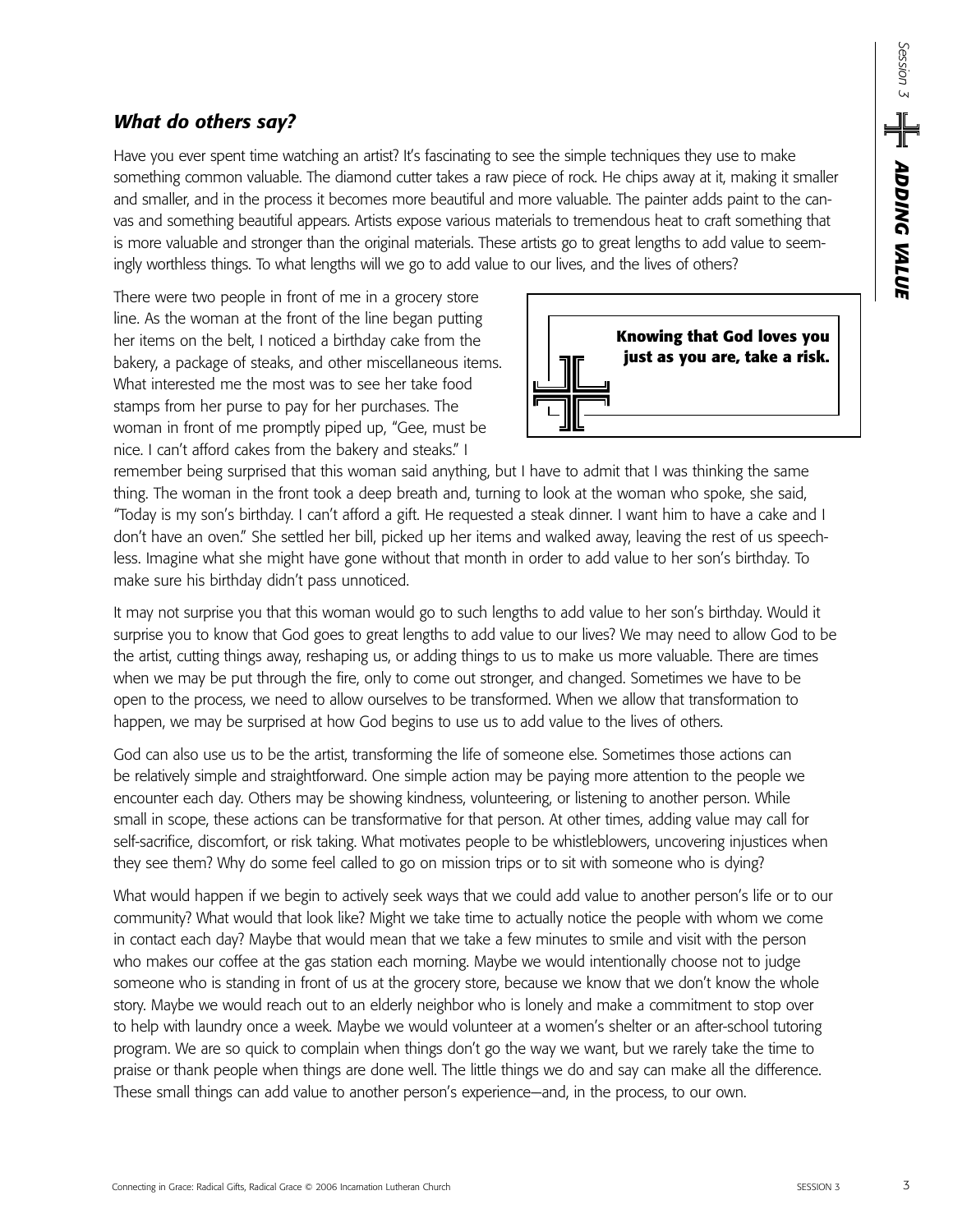*ADDING VALUE Session 3*  $\mathbb{E} \left[ \bigcup_{\mathcal{S} \in \mathbb{R}^{1 \times 3}} \mathbf{A} \mathbf{D} \mathbf{D} \mathbf{M} \mathbf{C} \mathbf{M} \mathbf{L} \mathbf{M} \mathbf{L} \mathbf{M} \right]$ 

When we allow God to transform us, we may find that it becomes easy to give rather than take. We begin to advocate for those in our society and communities who don't have a voice. We begin to truly love our neighbors and have compassion for those whom some might consider unlovable. We begin to be the person God designed us to be, and in our own way, we start helping to spread God's radical grace in this place, today.

#### **Reflection from** *Alive Now*

"Do We Know What We're Asking?" by Thom M. Shuman

We leave our box seats at the symphony or ball park, and pray you won't catch our eye as we pass by the homeless;

we wait for a few minutes at the doctor's office to get a \$10 shot so we won't catch the flu, while half a world away you sit for a week hoping medicine that will cost you a year's wages finds its way to your village;

we sit in our home theatres, watching the newest "reality" on our plasma screens, while you sit in the darkness rocking your child as she cries herself to sleep from hunger.

Lord Jesus: when, like James and John, we want to be at your side in glory: remind us where you sit. Amen.

> From *Alive Now,* March/April 2006 (Nashville: The Upper Room, © 2006), pages 22-23. Used by permission. www.upperroom.org/alivenow. Writings by Thom Shuman are available on www.occasionalsitings.blogspot.com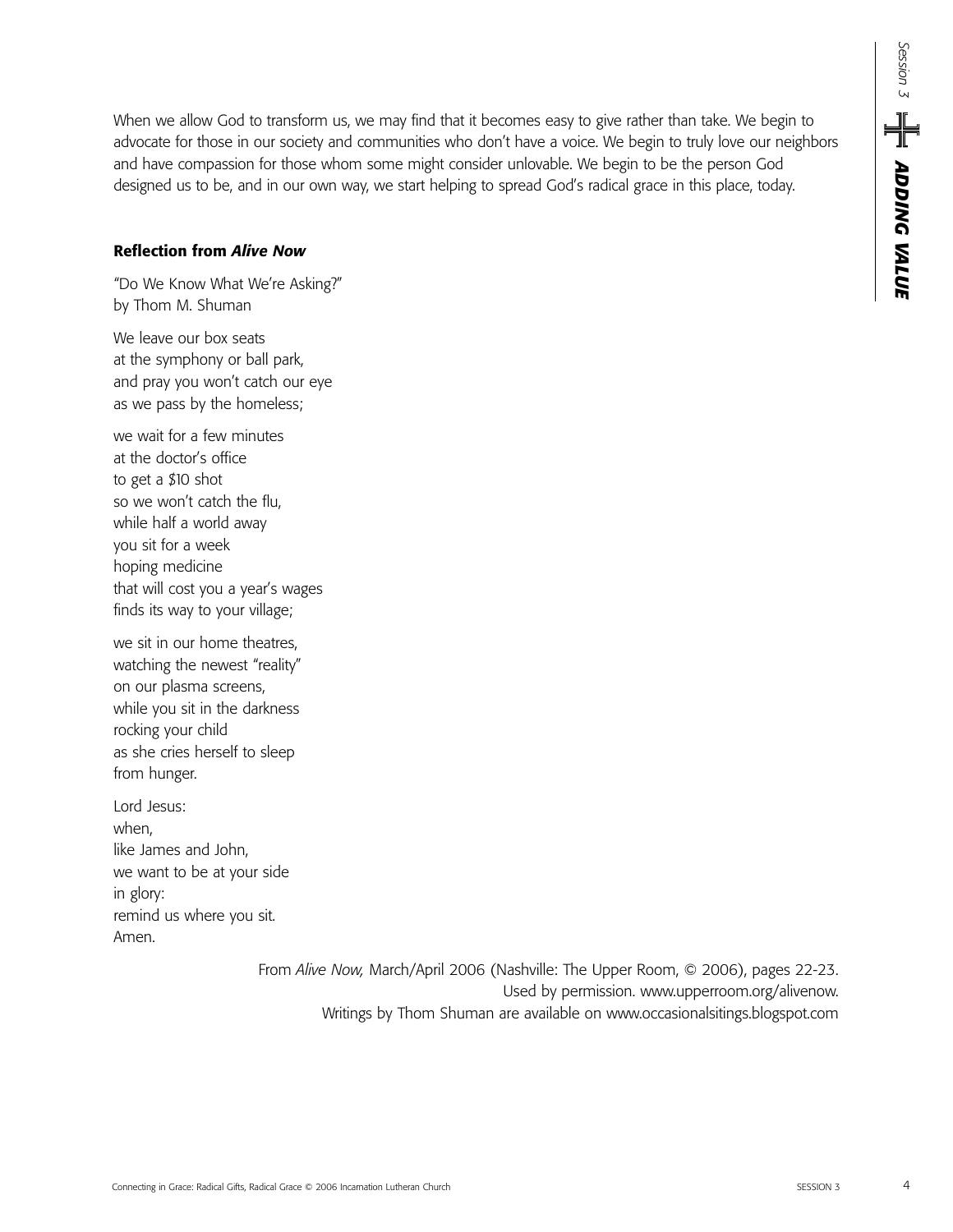#### **Think About…**

*Groups that have been together for one or more years may want to use the questions with* 

- Tell about someone you know who has added value to your life. What did this person do? How is your life different because of knowing this person? Is the person aware of the value he or she added?
- Tell about a time when you felt fully alive. What were you doing? Were there risks involved in the activity? How might complacency dull our joy for living?
- What for you is the most pressing social issue today? As Christians, what actions do you believe our faith calls us to take?
- What are some ways that you often see people stepping in to help others? What might be examples of ways to go beyond what is expected?
- The second reflection contrasts our "safe" lives with the lives of people around the world. Can you think of any contrasts like that in your own life? What are some things that we could risk or give up to "sit" with Jesus?
- **Sometimes our sacrifices and risks to benefit the world impact our friends and family. How has a decision** you made to add value impacted someone else in your life?
- **The writer of the first reflection wondered what the young mother had given up to buy the steak and cake** for her son. When have you given up something so that another person could have or do something that was important to him or her? When has someone else given up something so that you could have or do something that was important to you?
	- What issue or person is so close to your heart that you would sacrifice something valuable to make a difference? What is it about that issue or person that propels you forward? Which sacrifices would be easier, and which would be more difficult for you to make in this situation?
- What holds us back from taking risks for what we believe? How can we begin to remove those barriers? How does God's radical gift of grace give us the freedom to take a risk?
- **There are many different ways of understanding who might be an "enemy." List the different kinds of** enemies we face in our lives. Can you imagine God working in their lives? Can you imagine being someone God uses to impact their lives?
	- What are some ways to watch for or pay attention to opportunities to use our everyday activities to add value? As a group, list as many as you can think of. How can we be more aware of how God might use us in the lives of others?
	- Sometimes making a difference is a long-term commitment. What helps you to sustain your energy and commitment over the long haul? Can you think of an example of where you have had to do this?

## *What's my response?*

This month, focus on acting in the best interests of others. As you go about your daily activities, ask yourself, "How can my actions make a difference in the lives of others?" Pick one or two of the following activities to try as you continue to experience God's radical gift of grace.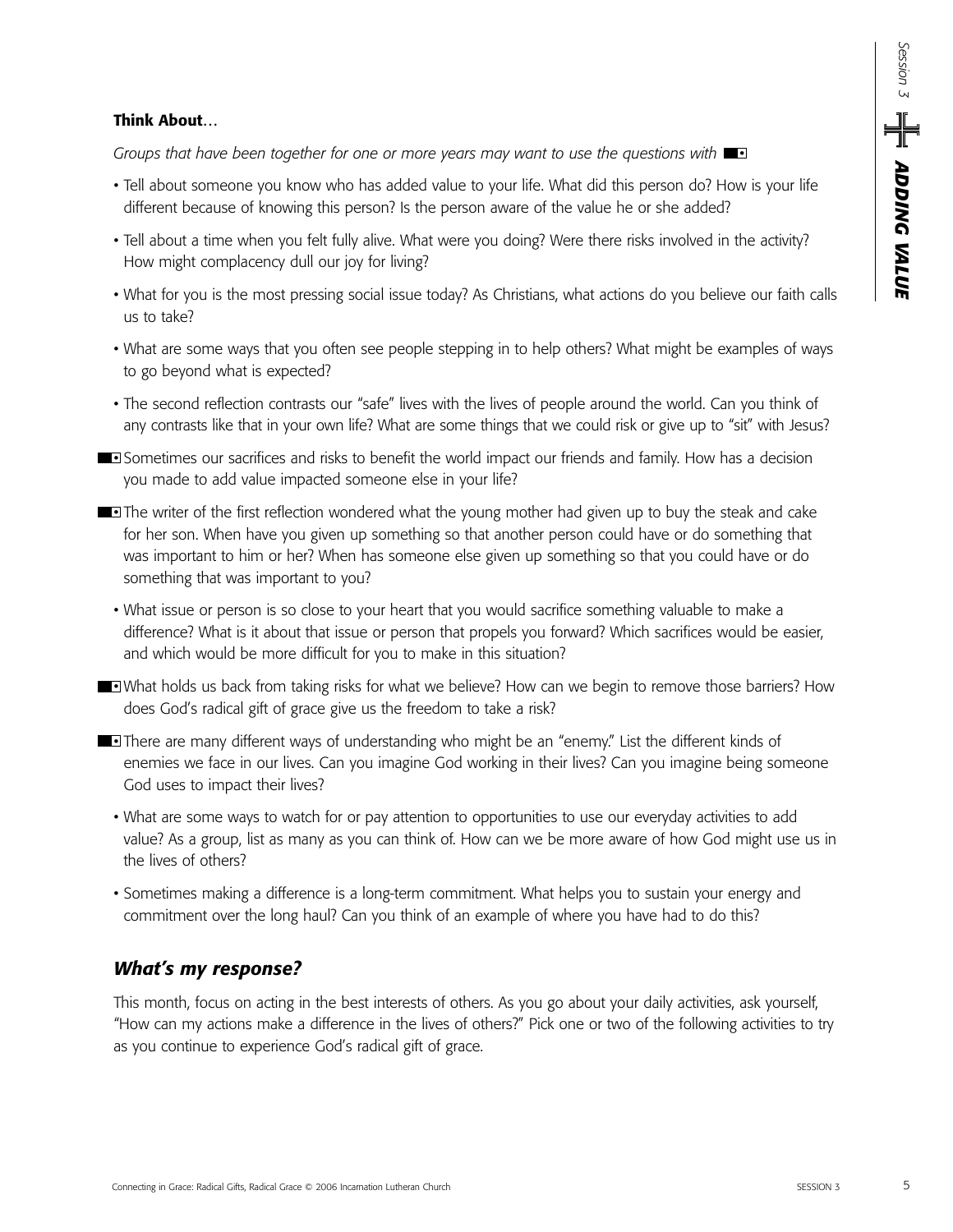• Read Matthew 25:31-46 before you read the newspaper. Make a list of the articles and issues that moved you. Think about how you might view these situations differently through the lens of your faith. Make one phone call or write one letter or email to become involved.



• Think about the people in your neighborhood or community who could benefit from your help. Take time this

month to explore ways that God might be calling you to add value to a situation. Let God use you to make a difference, no matter how small.

- Think about something that you have always wanted to do, but maybe were too shy or afraid to try. Knowing that God loves you just as you are, take a risk! Do the thing that you haven't had the courage to do up until now. Write about your feelings before and after accomplishing this dream. If the thing you want to accomplish is a long-term goal, at least take the first step!
- Visit someone who could use a friend. Take time to have a good conversation with this person. You may be the bearer of God's radical gift of grace for this person today.
- Write examples of how God has been gracious to you and to your family. Include how God has shown God's grace through others. Say a prayer of thanksgiving.
- Rent a movie that portrays how someone has added value to the lives of others. Some examples are *Pay it Forward* (PG-13), *Finding Forrester* (PG-13), *Gandhi* (PG), and *Stand and Deliver* (PG). Watch any or all of these films with friends or family and discuss the glimpses of radical grace that appear as characters add value to the lives of other characters in the movie.
- Rent *Schindler's List* (R) or *Hotel Rwanda* (PG-13) to watch with other adults and discuss possible motivations for Oskar Schindler and Paul Rusesabagina as they save countless lives in desperate times.
- Pray for your enemies.
- Take a small risk this month by smiling at everyone you meet or greeting everyone with a "good morning," or "Hi." At the end of the day, notice how you feel about your day. Think about how this small risk might move you to the next step in adding value for others.
- Research an issue about which you feel strongly (children's rights, HIV/AIDS epidemic, women's rights, civil rights, peace activism, etc.). Use the Internet or phone book to contact organizations that are advocates for bringing about justice in that area. Think about one small thing that you can do to be an advocate for those who don't have a voice. Find a local organization working on this issue.
- Keep your eyes open for incidents where someone is being treated unfairly in your workplace, in a social setting, at the health club, at church, or at home. Make your thoughts known about the situation to start people thinking about the consequences of their actions.
- Write a letter to your local or federal senator or representative expressing your support or concerns about a current issue.
- Learn about the mission outreach opportunities in your congregation or in the local community.
- Watch for people who are new or seem less connected to others in your neighborhood or workplace. Make an effort to start a conversation with them.